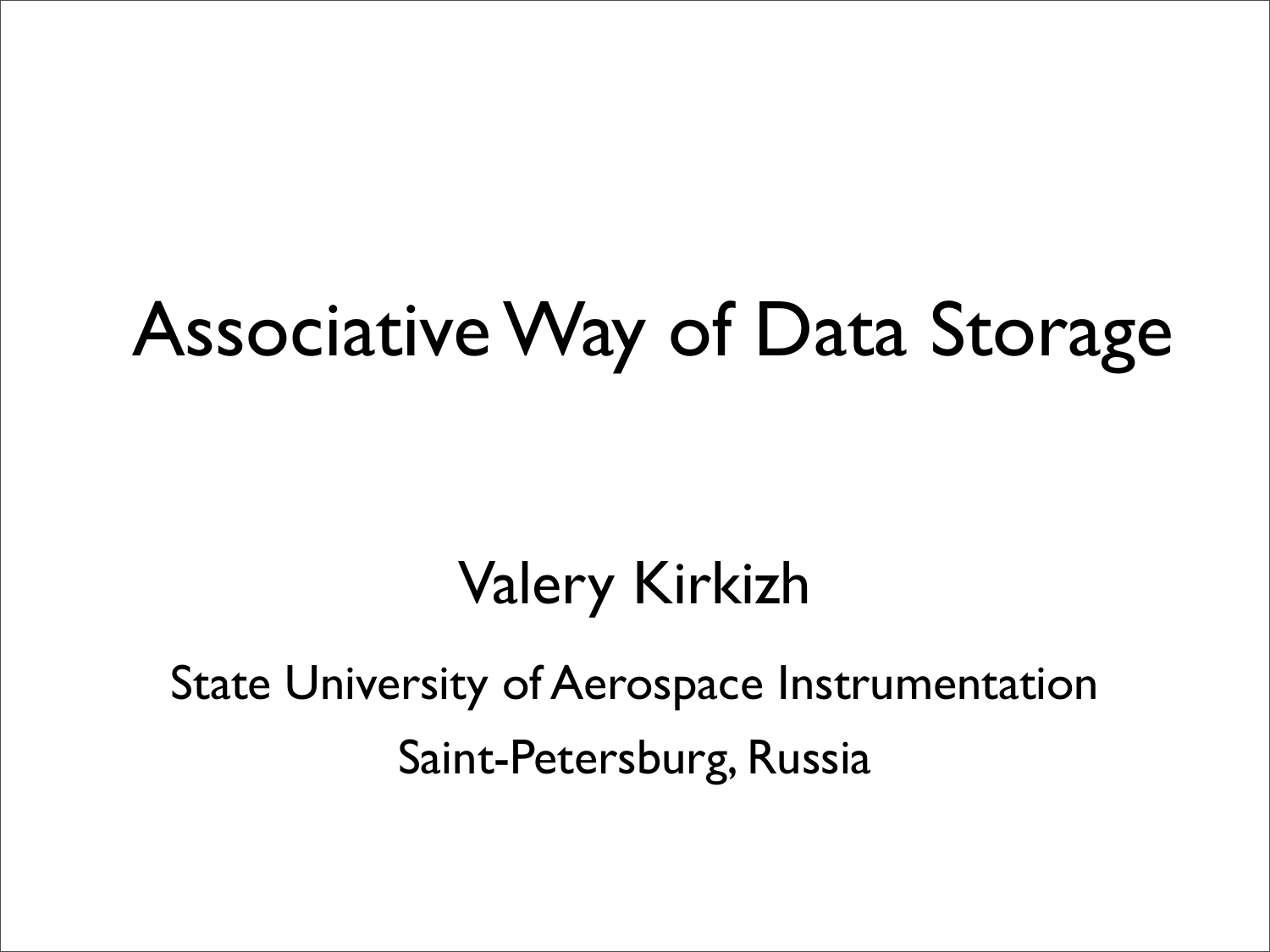# Overview

#### **File system** – defines a way to organize, store and name of content



Widespread hierarchical approach:

- The directory tree
- Unique file paths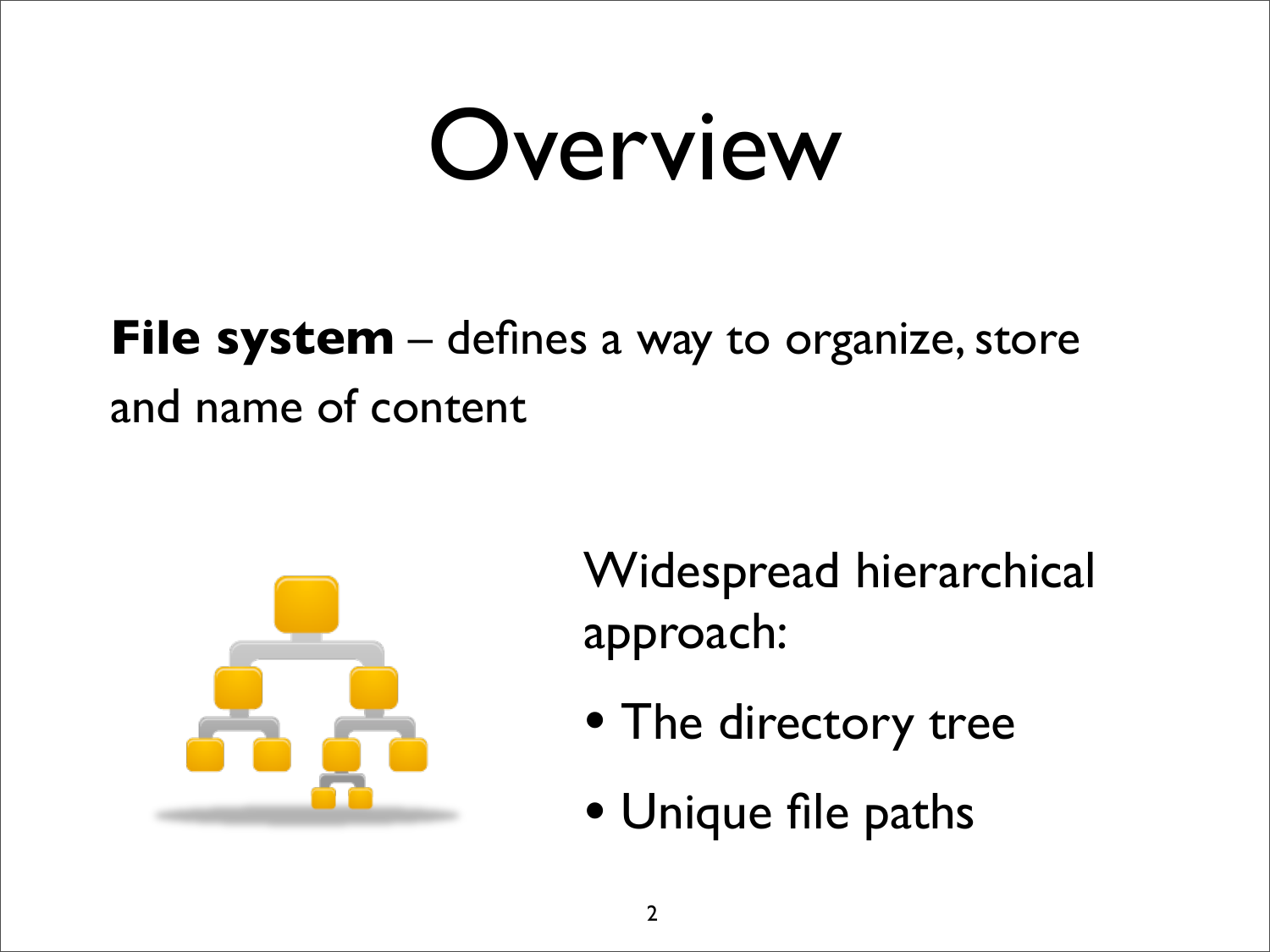# Relevance

• An exponential growth of the information content



- Low cost of data storage
- Hierarchical content storage systems have a lot of disadvantages
- ➡ Twenty years ago: how to **save** file?
- ➡ Nowadays: how to **find** file?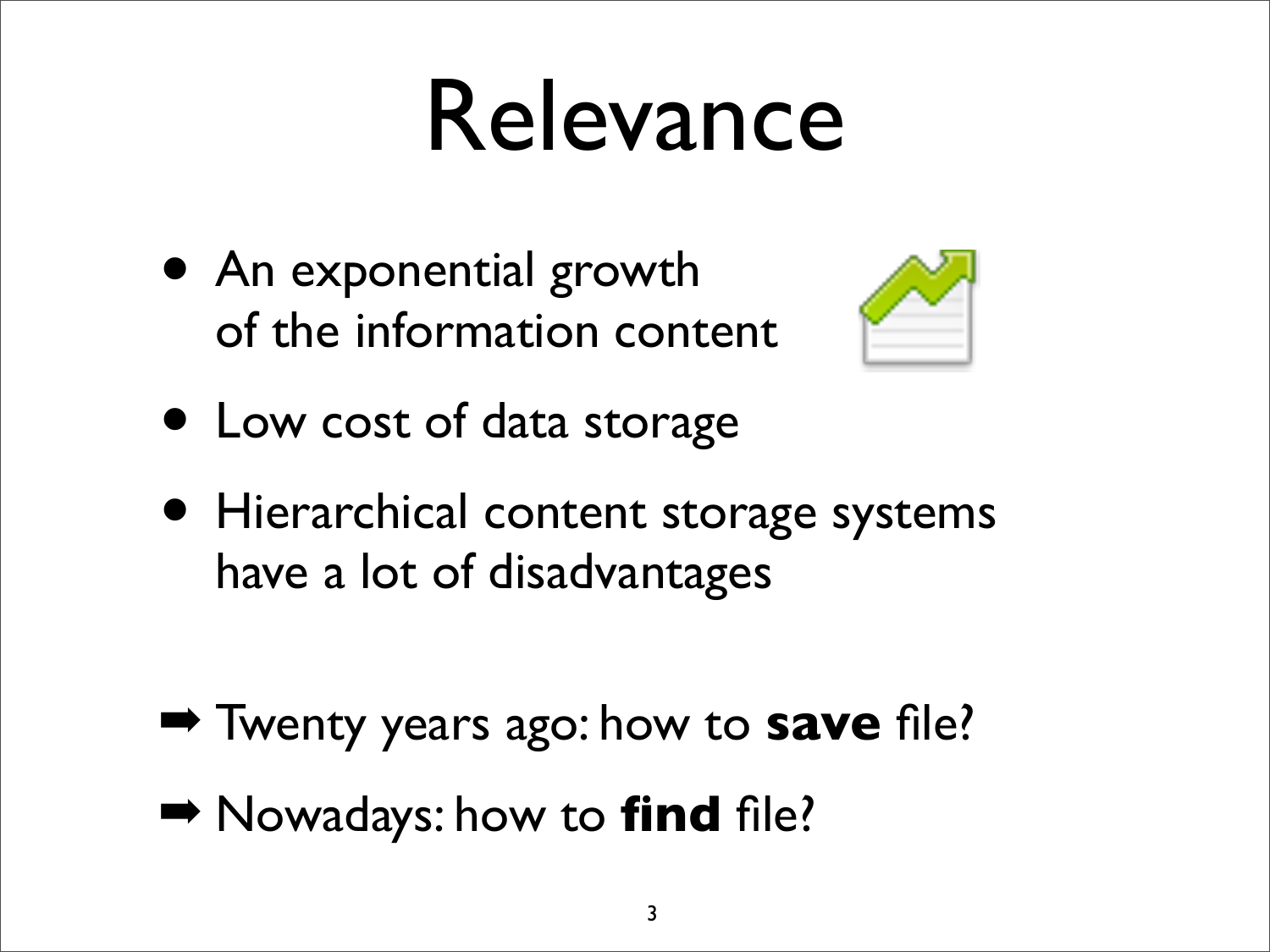# Hierarchical Approach Disadvantages

- User freedom restriction
- Information redundancy
- Files search complexity
- Necessity to plan the directories structure in advance

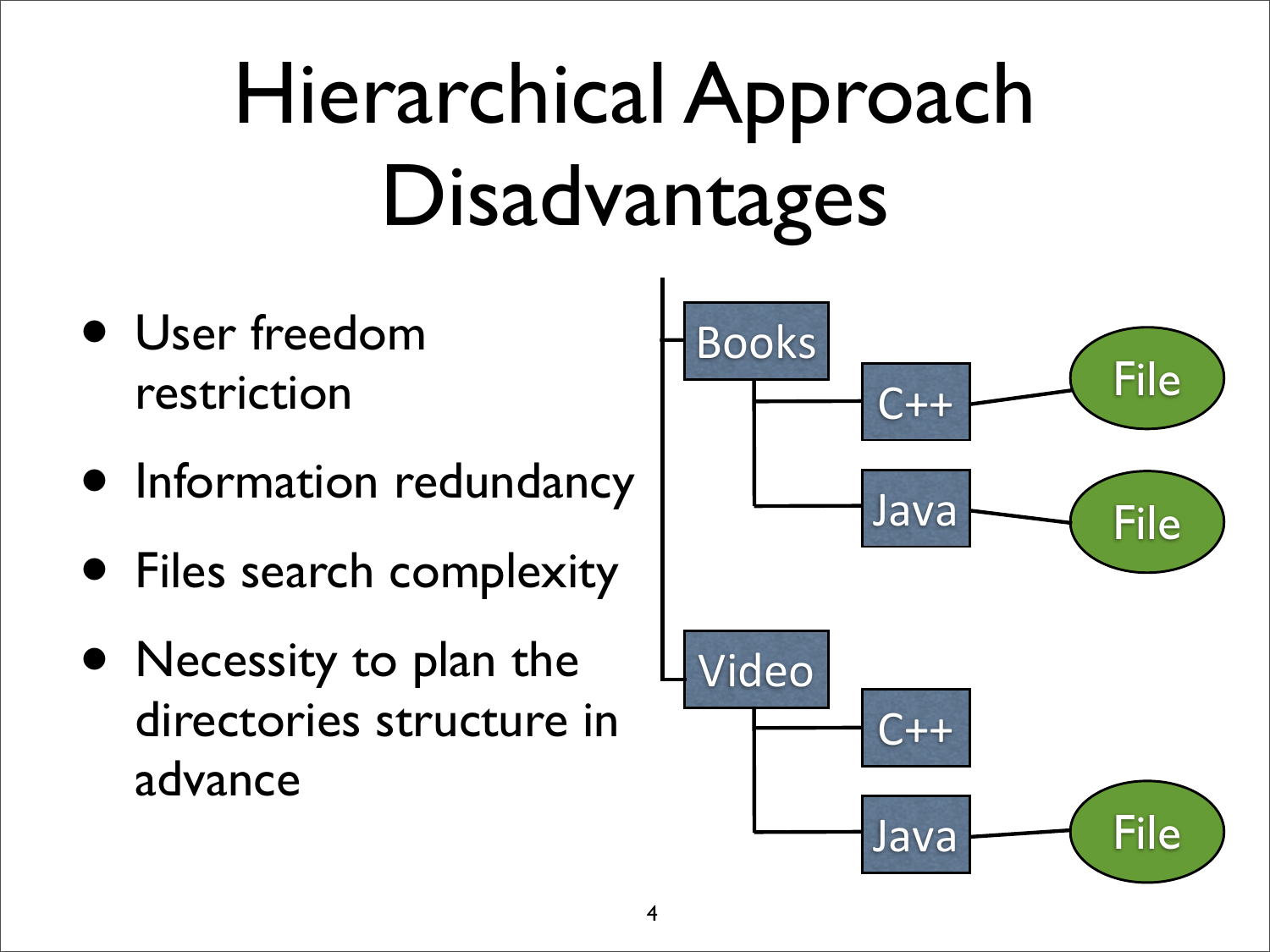### Associative Way

- Tags instead of directories
- Directory tree becomes graph of tags
- Allows to remove artificially created limitations of the hierarchical method

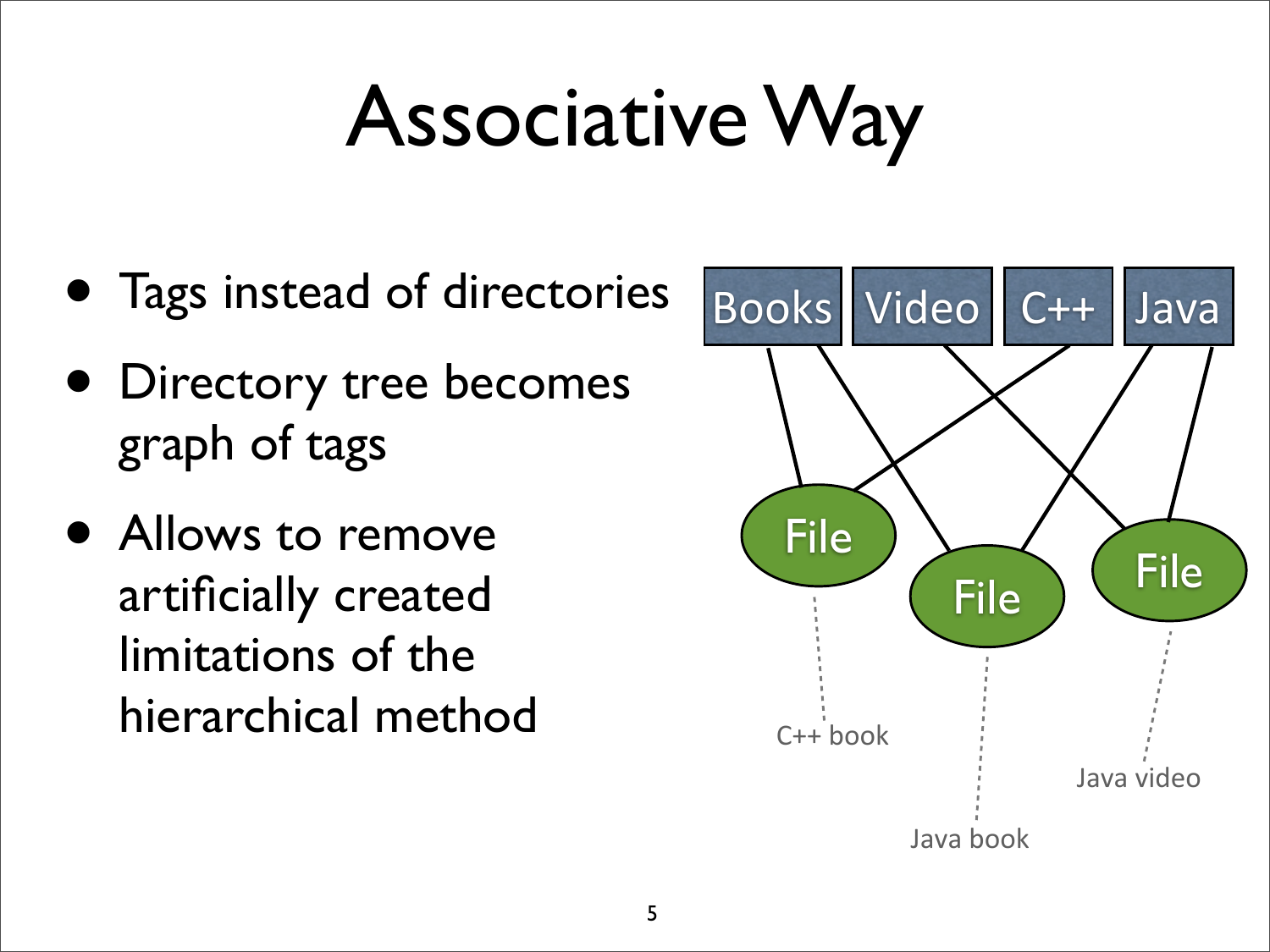### Examples



- Picasa photos
- Google Mail letters
- Evernote notes
- Associative way used by different services to store photos, letters, notes and other media content
- It's necessary to summarize existed solutions and use associative way to store all types files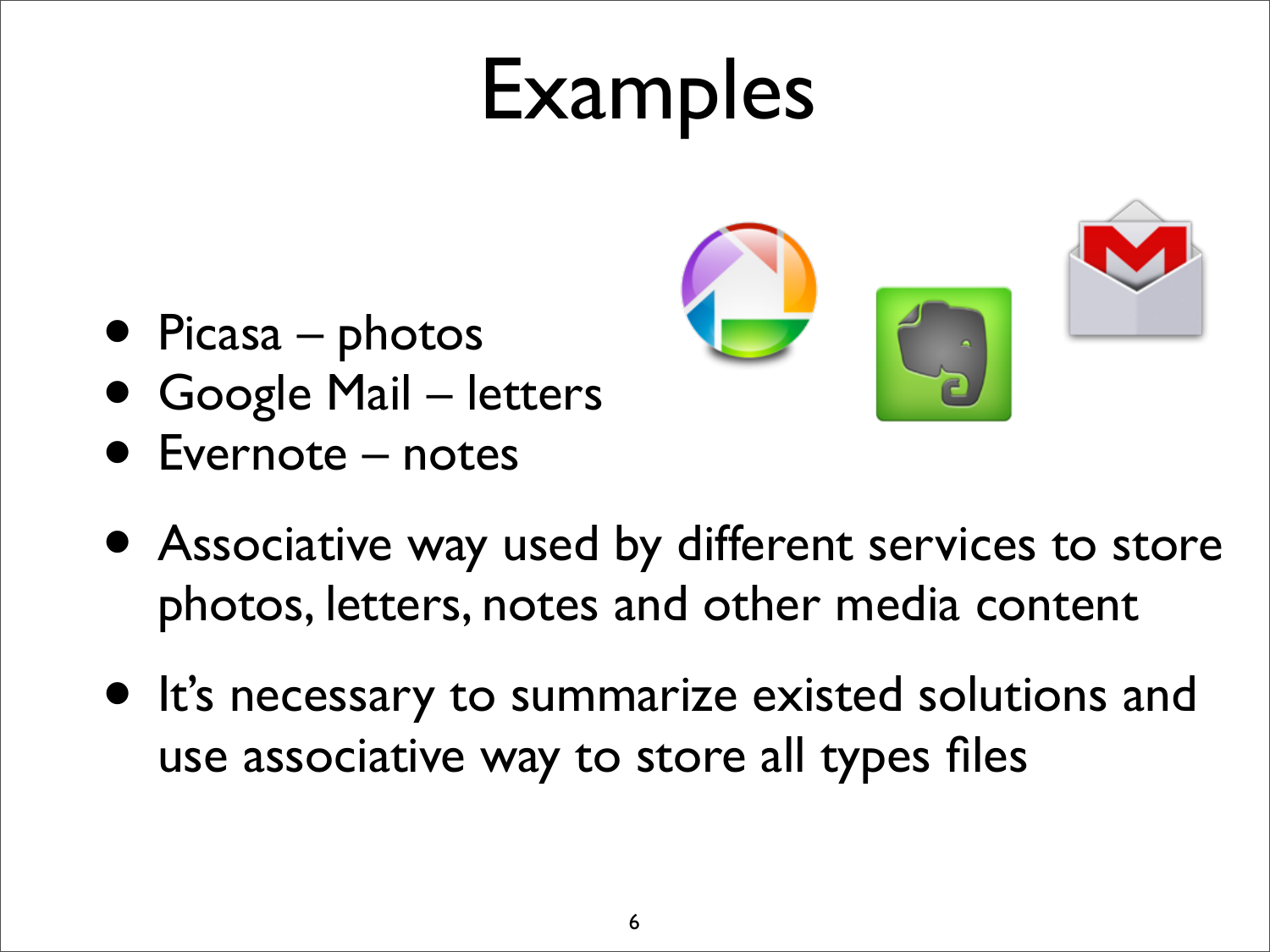# Existed Solutions

- Elyse (Windows, Mac OS)
	- simple file manager, working with hierarchical file systems
- TaggedFS (Linux) and XTagFS (Mac OS)
	- file systems building on FUSE (Filesystem in Userspace), working over hierarchical file systems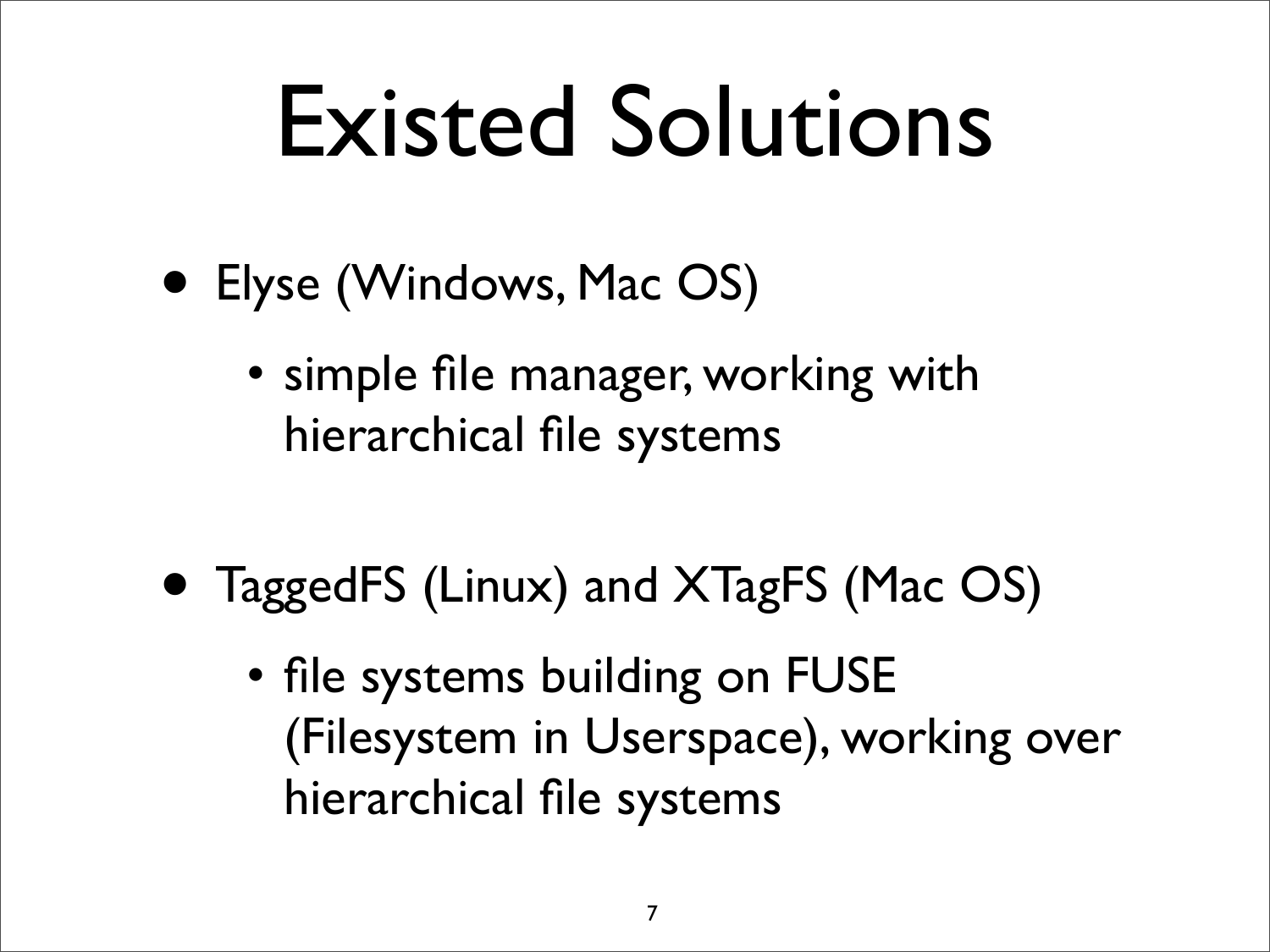#### Associative Way Issues

- Violation of compatibility with existing programs – necessity to rewrite source code of existed programs
- Increased performance requirements
- The complexity of organization multi-user access if you want to give access for the sets of files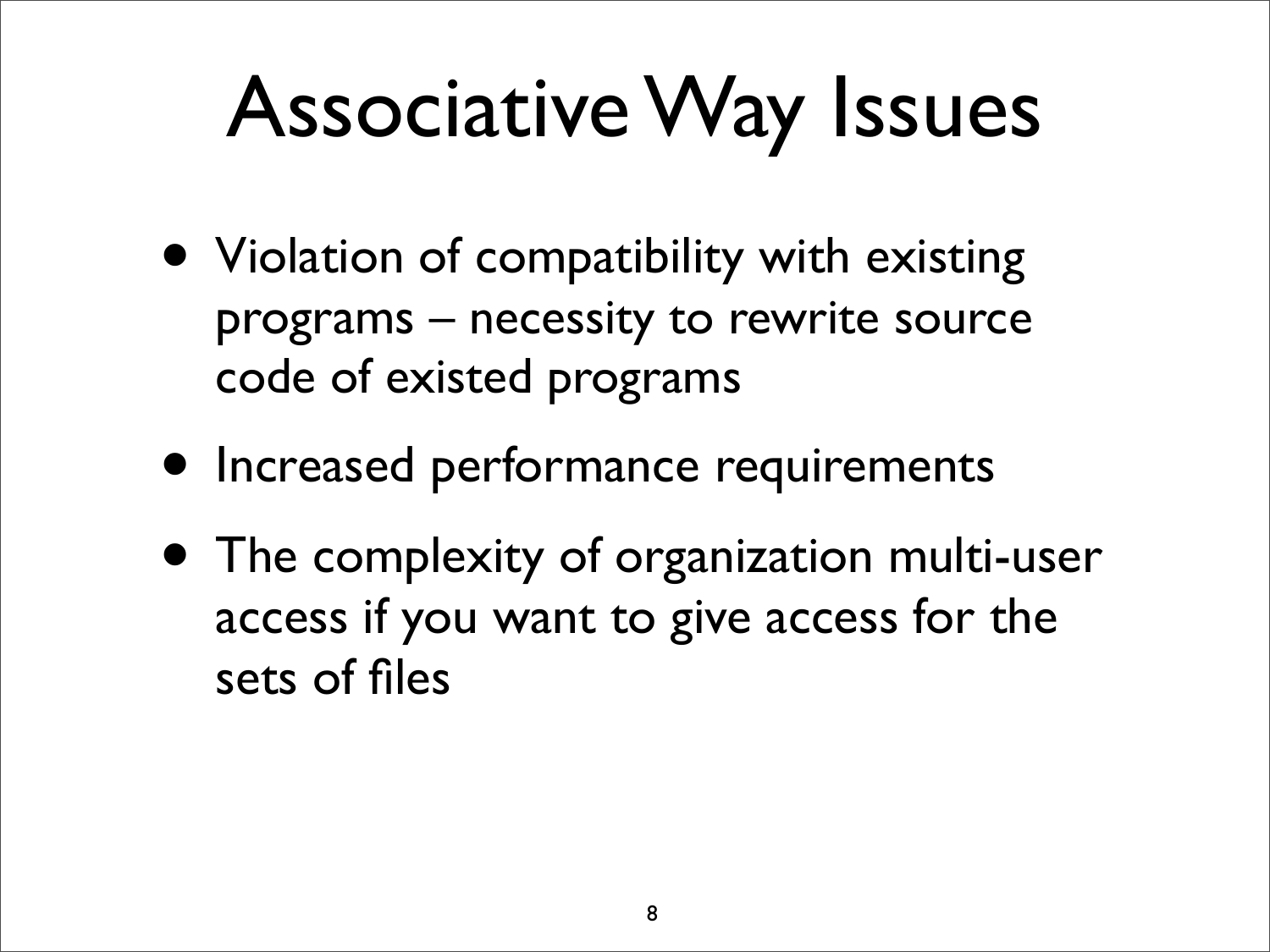# My project

- Remote file storage service
- Files and tags management
- API for third-party applications
- Web-based file manager
- Multi-user access to files and the files sets with different access rights